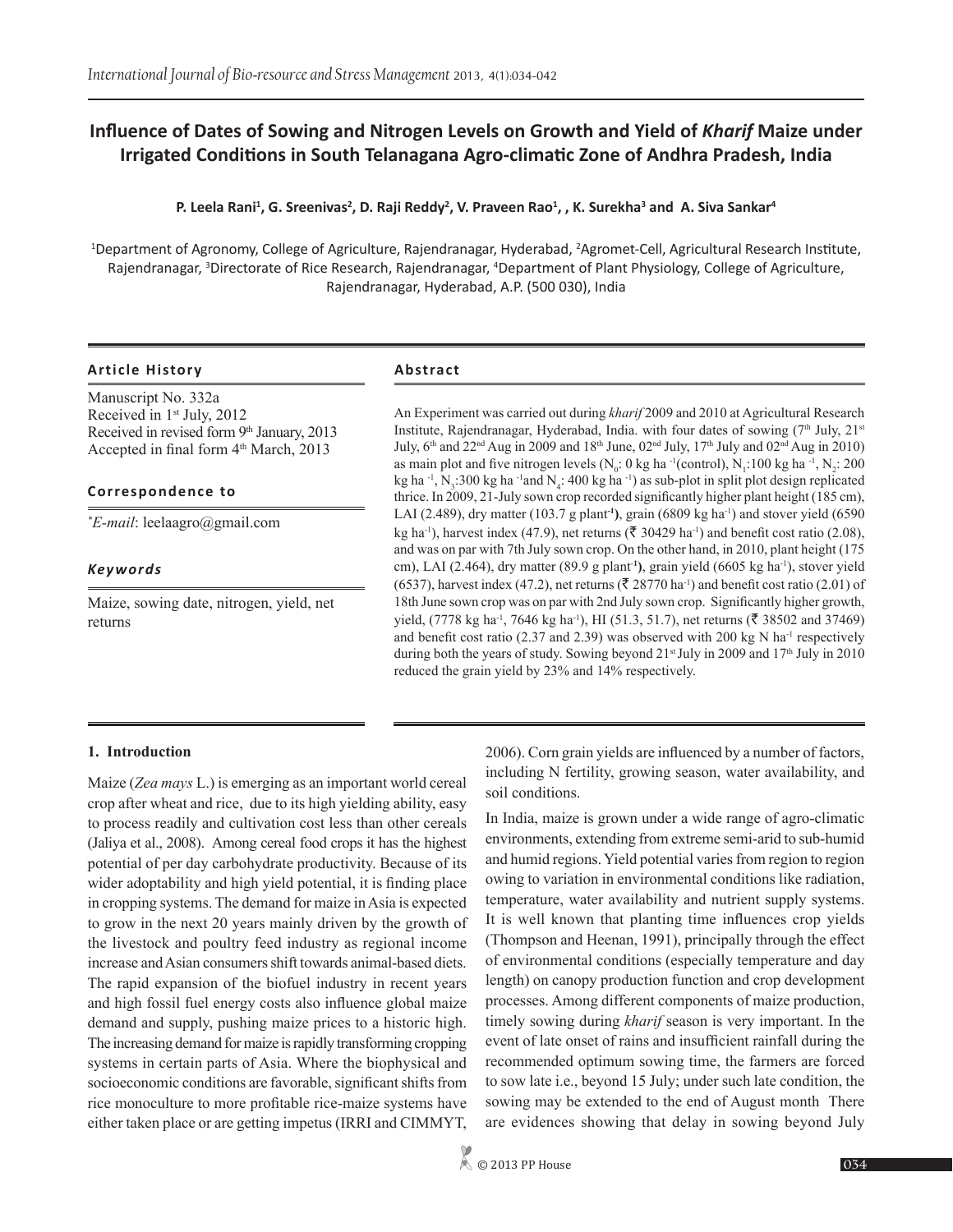results reduction in yield (Madhavi, 2007). Besides dates of sowing, nitrogen management plays a key role in realizing higher yields. In Andhra Pradesh the recommended dose of N is only 120 kg ha-1. Due to continuous cropping of cereal based cropping systems the native soil fertility is getting exhausted, inturn the gap between crop nutrient demand and supply is widening year after year in order to achieve the target yields. Hence, there is a need to standardize the optimum level of nitrogen along with optimum time of sowing to realize the yield potential of presently available single cross hybrids under different farming systems.

By keeping above points in view, the present work was under taken to study the performance of maize hybrid sown at different times under varying nitrogen levels.

#### **2. Materials and Methods**

A field experiment was conducted during rainy season of 2009 and 2010 at Agricultural Research Institute, Rajendranagar, Hyderabad located at 17<sup>0</sup>19' N latitude, 78<sup>0</sup>23' E longitude and 542.3 m above mean sea level. The soil of the experimental site was sandy loam in texture, neutral in reaction, low in available nitrogen (163.07 kg ha<sup>-1</sup>), phosphorus (10.64 kg ha<sup>-1</sup>), and high in available potassium (385.28kg /ha). The experiment was laid out in split plot design with four dates of sowing  $(7<sup>th</sup> July,$  $21<sup>st</sup>$  July, 6<sup>th</sup> Aug and  $22<sup>nd</sup>$  Aug in 2009 and  $18<sup>th</sup>$  June, 02<sup>nd</sup> July,  $17<sup>th</sup>$  July and  $02<sup>nd</sup>$  Aug in 2010) as main plots and five nitrogen levels (N<sub>0</sub>: 0 kg ha<sup>-1</sup> (control), N<sub>1</sub>:100 kg ha<sup>-1</sup>, N<sub>2</sub>: 200 kg ha<sup>-1</sup>,  $N_3$ :300 kg ha<sup>-1</sup>and  $N_4$ : 400 kg ha<sup>-1</sup>) as sub-plot, replicated thrice. A uniform dose of 60 kg ha<sup>-1</sup>  $P_2O_5$  as single super phosphate, 60 kg ha<sup>-1</sup> K<sub>2</sub>O as muriate of potash and  $ZnSO_4 \text{ } @$  50 kg ha<sup>-1</sup> was applied to all the treatments. The entire  $P_2O_{5}ZnSO_4$  and half of  $K_2O$  were applied at the time of sowing. Nitrogen was applied as per the treatments (wherever it was required) in the form of urea (46% N) in three equal splits ( $1/3$  each at basal, at knee-height and tasseling). The remaining potassium was applied along with urea during second top dressing at tasseling. Other cultural operations and plant protection measures were followed as per the recommendations. During the crop period 538.7 mm rainfall was received in 31 rainy days in 2009 and 943.8 mm in 56 rainy days in 2010, respectively as against the decennial average of 588.1 mm received in 37 rainy days, for the corresponding period indicating 2010 as wet year. Multiple comparisons among dates and nitrogen levels were made by employing Tukeys (HSD) test using SAS.

#### **3. Results and Discussions**

## *3.1. Grain yield and stover yield in relation to growth parameters and yield attributes*

The response due to variation in sowing time was similar in both years of study. During 2009,  $21^{st}$  July  $(D_2)$  sown crop recorded higher grain yield (6809 kg ha<sup>-1</sup>), which was however, on par with  $7<sup>th</sup>$  July (D<sub>1</sub>) sown crop and significantly superior to  $6<sup>th</sup>$  August  $(D_3)$  and  $22<sup>nd</sup>$  August  $(D_4)$  sown crop, which recorded the lowest yield  $(5272 \text{ kg ha}^{-1})$  over the treatments under study (Table 5). While later two dates  $(D_3 \text{ and } D_4)$  differed significantly with each other. In 2010 also 18th June  $(D_1)$  sown crop recorded higher  $(6605 \text{ kg} \text{ ha}^{-1})$  grain yield, which was however, on par with 2nd July  $(D_2)$  sown crop but significantly superior to 2nd August  $(D_4)$  sown crop, which recorded the lowest grain yield (5117 kg ha<sup>-1</sup>) across all other sowing dates, however, 2nd July  $(D_2)$  sown crop yield was comparable with 17th July sown crop. This might be due to favourable growth attributing characters like plant height, leaf area index (LAI), dry matter production (DMP), stover yield (Table 1, 2, 3 and 5) and yield parameters particularly number of rows cob-1, grains cob-1, number of grains m-2, test weight, grain yield and HI observed with early sown crop than the late sown in both years of the study (Table 4 and 5). More LAI under early sowing might be due to favourable temperature and better radiation use efficiency and thereby higher synthesis of metabolites leading to higher LAI (Table 2). Higher temperature during vegetative growth stage hastened growth rate in early sown crop (Van Dobben, 1962). Whereas, in delayed sowing, minimum temperatures reduced growth rate resulting in lower DM production. Increase in temperature during vegetative growth stage enhanced growth rate more than developmental rate resulting in taller plants with higher total DM (Table 3). Yield increased with optimum planting date probably resulted from improved physiological conditions during the silking period for optimum kernel set (Barbieri et al*.,* 2000). Late sowing affected grain yield by decreasing kernel number per unit area (Table 4). The present observation confirms to that of Moentono (1989) and Mendhe et al. (1992), who reported that grain production plant-1, test weight and grain yield increased with early sowing.

Sowing beyond  $21<sup>st</sup>$  July and  $17<sup>th</sup>$  July reduced the grain yield by 23% and 14% in 2009 and 2010 respectively. Further, reduction in yield under late sown conditions might be due to lower DM production (Table 3) during early stages as the crop experienced low temperatures, high relative humidity and excess soil moisture resulting from high rainfall which are not favorable to maize crop (Figure 1 and 2). Variation in dry matter production across the sowing dates was associated more with differences in the amount of radiation intercepted than differences in radiation use efficiency. Optimum utilization of solar radiation, higher assimilation of  $CO<sub>2</sub>$  and its conversion to starches resulted in higher grain number and weight which in-turn produced more biomass and seed yield (Derby et al*.* 2004).

Increase in yield was observed with the increase in nitrogen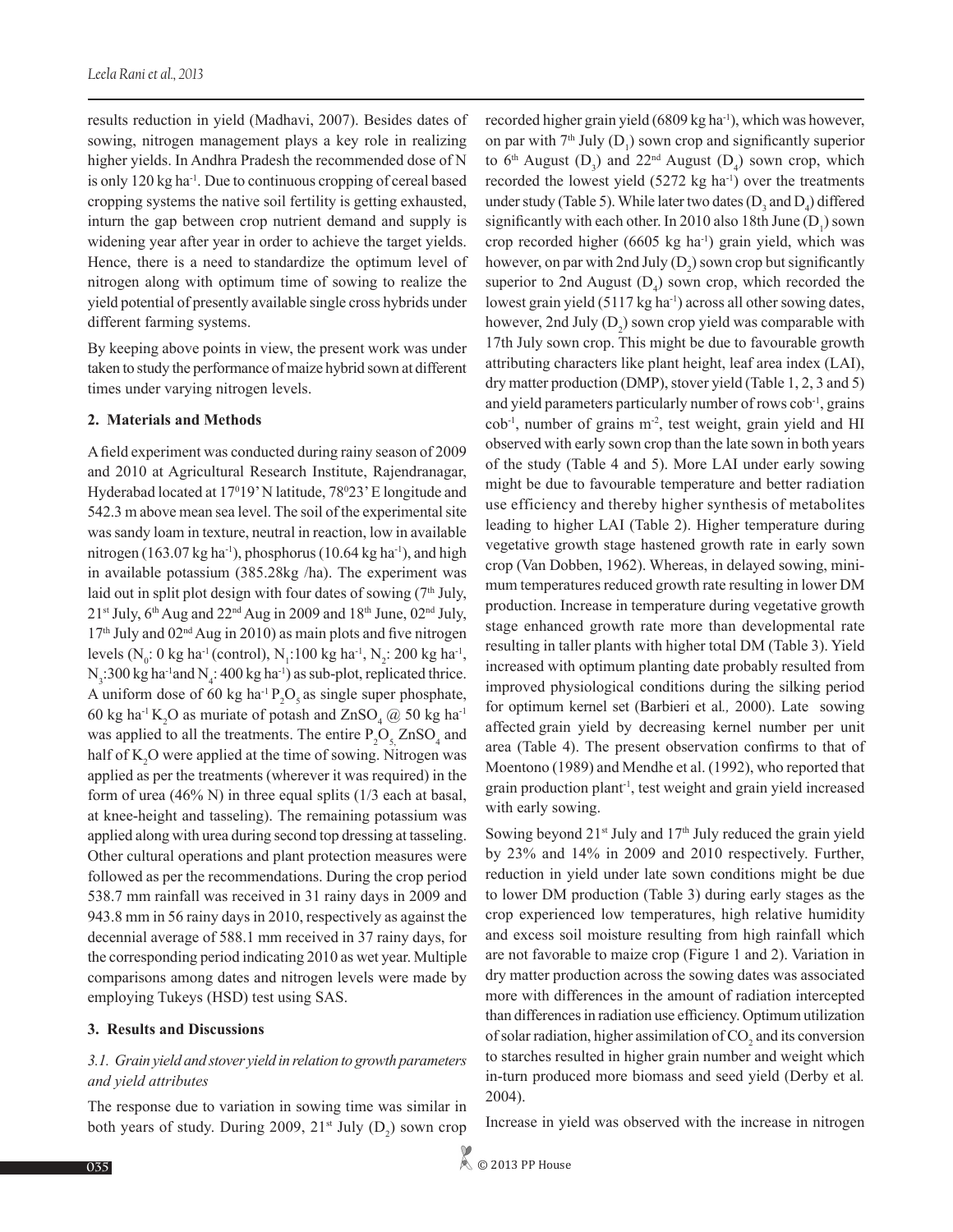

Figure 1: Mean maximum and mean minimum temperature, morning and after noon relative humidity, vapour pressure deficit, rainfall and solar radiation during different phenophases of maize under different dates of sowing during 2009.

Note:  $P_2$ =Emergence to six leaf stage;  $P_3$ =Six leaf to tasseling stage;  $P_4$ =Tasseling to silking stage;  $P_5$ =Silking to physiological maturity;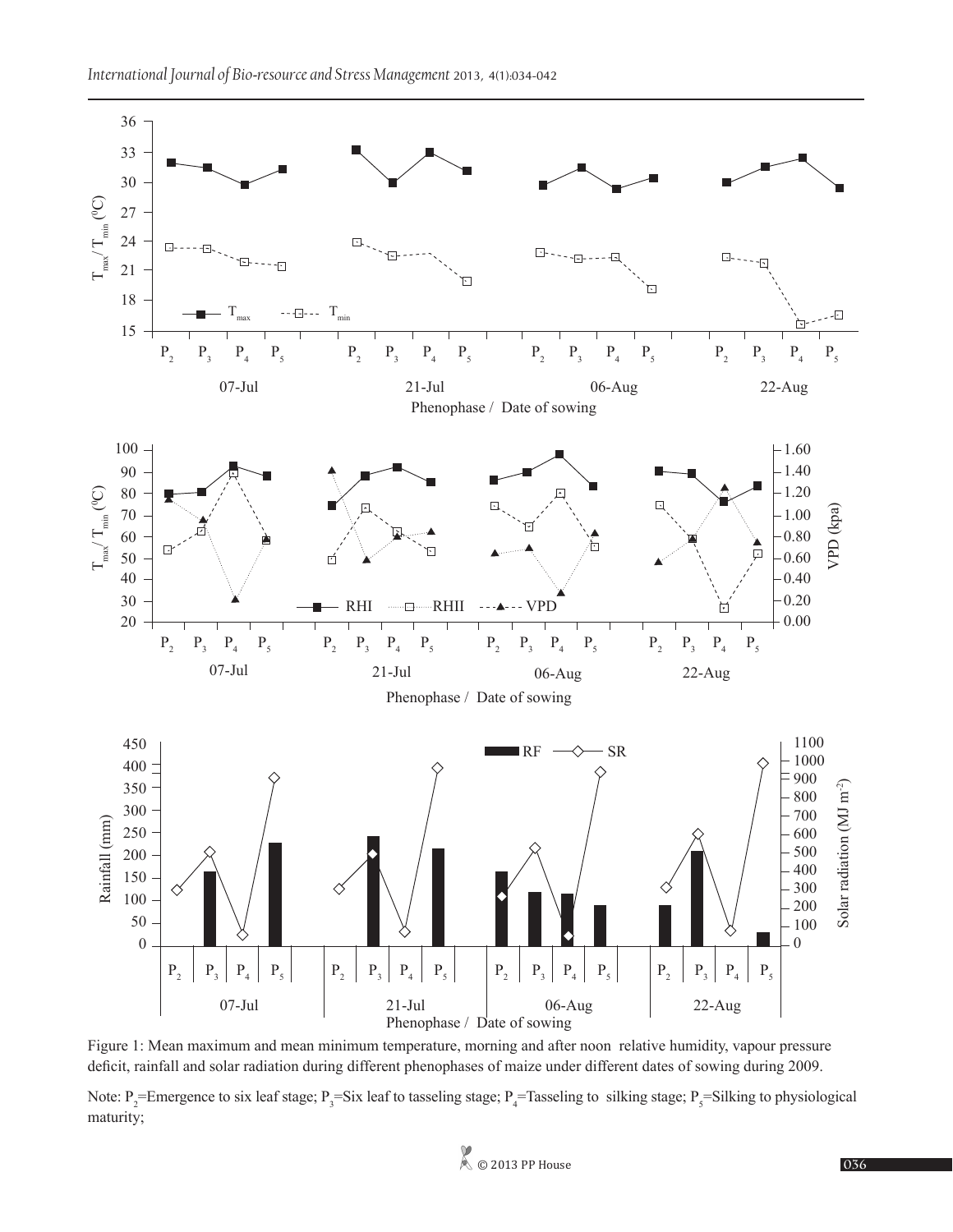

Figure 2: Mean maximum and mean minimum temperature, morning and after noon relative humidity, vapour pressure deficit, rainfall and solar radiation during different phenophases of maize under different dates of sowing during 2010.

Note:  $P_2$ =Emergence to six leaf stage;  $P_3$ =Six leaf to tasseling stage;  $P_4$ =Tasseling to silking stage;  $P_5$ =Silking to physiological maturity;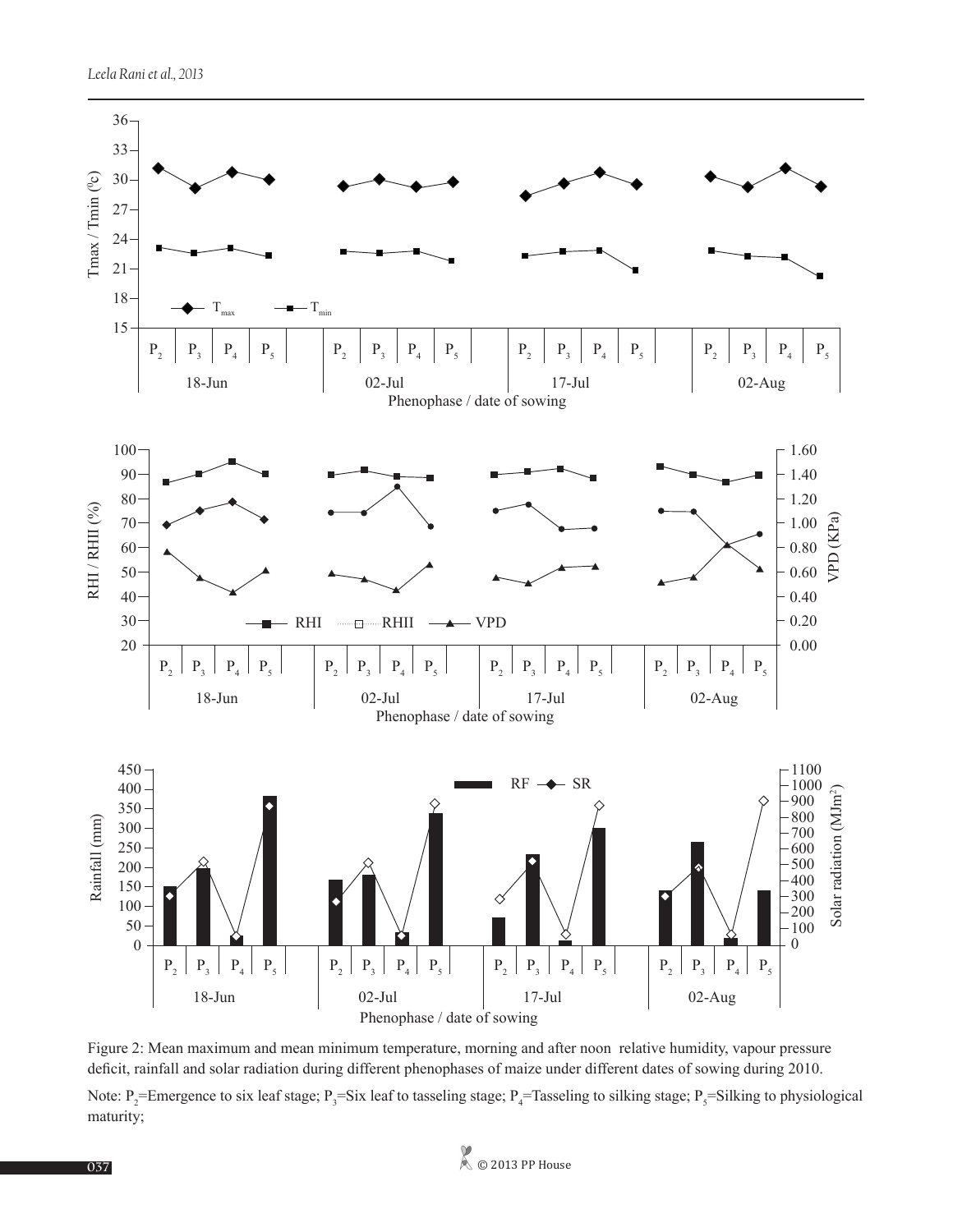level up to 400 kg ha<sup>-1</sup>( $N_4$ ) however, it was comparable with 300 kg N ha<sup>-1</sup> and 200 kg N ha<sup>-1</sup> (7778 kg ha<sup>-1</sup> and 7646 kg ha<sup>-1</sup>). Control  $(N_0)$  treatment produced the lowest yield (1276) kg ha-1 and 1224 kg ha-1) over the different levels of nitrogen tested in 2009 and 2010 respectively. Significant improvement in growth parameters like plant height and leaf production might be attributed to the fact that, adequate supply of nitrogen helps in maintaining higher auxin levels which inturn had favorable effect on cell enlargement and division resulting in higher plant height and LAI. The increase in plant height and LAI caused better interception and utilization of radiant energy, leading to production of higher photosynthates, and ultimately

resulted in higher accumulation of DM. More leaf expansion in maize was ascribed to higher rate of cell division and cell enlargement (Wright, 1982). Enhanced DM production with adequate supply of nitrogen, as evidenced in this investigation corroborates the findings of Raja (2001)). It was also observed that increase in  $N$  rate enhanced number of rows  $\cosh^{-1}$ , grains row<sup>-1</sup>, grains cob<sup>-1</sup>, grains m<sup>-2</sup>, test weight and grain yield and stover yield (Table 4 and 5). These results are also in agreement with the suggestion that low N supply decreases grain weight due to low supply of the carbohydrates to the grains and amino-compounds during the lag period in which the number of storage cells and starch granules is determined

| Table 1: Plant height (cm) of maize at different growth stages as influenced by dates of sowing and nitrogen levels |                  |                    |                  |                  |                  |                  |                  |                  |                        |  |  |
|---------------------------------------------------------------------------------------------------------------------|------------------|--------------------|------------------|------------------|------------------|------------------|------------------|------------------|------------------------|--|--|
| Treatments                                                                                                          |                  | Crop growth stages |                  |                  |                  |                  |                  |                  |                        |  |  |
| Date of sowing $(D)$                                                                                                |                  | Six leaf stage     |                  |                  | Tasseling stage  |                  | Silking stage    |                  | Physiological maturity |  |  |
| 2009                                                                                                                | 2010             | 2009               | 2010             | 2009             | 2010             | 2009             | 2010             | 2009             | 2010                   |  |  |
| $7$ -Jul $(D_1)$                                                                                                    | 18-Jun $(D_1)$   | 20 <sup>a</sup>    | 19 <sup>a</sup>  | 180 <sup>a</sup> | 178 <sup>a</sup> | 180 <sup>a</sup> | 178 <sup>a</sup> | 180 <sup>a</sup> | 178 <sup>a</sup>       |  |  |
| 21-Jul $(D_2)$                                                                                                      | $2$ -Jul $(D_2)$ | 20 <sup>a</sup>    | 19 <sup>ab</sup> | 185 <sup>a</sup> | $175^{ab}$       | 185 <sup>a</sup> | $175^{ab}$       | 185 <sup>a</sup> | $175^{ab}$             |  |  |
| $6$ -Aug $(D_3)$                                                                                                    | 17-Jul $(D_2)$   | 18 <sup>b</sup>    | 18 <sup>b</sup>  | $171^{b}$        | $171^{\rm b}$    | $171^{\rm b}$    | $171^{b}$        | 171 <sup>b</sup> | 171 <sup>b</sup>       |  |  |
| 22-Aug $(D_4)$                                                                                                      | 2-Aug $(D_4)$    | 16 <sup>c</sup>    | 16 <sup>c</sup>  | 164 <sup>c</sup> | 164 <sup>c</sup> | 164 <sup>c</sup> | 164 <sup>c</sup> | 164 <sup>c</sup> | 164 <sup>c</sup>       |  |  |
| Nitrogen (N) ( $kg \text{ ha}^{-1}$ )                                                                               |                  |                    |                  |                  |                  |                  |                  |                  |                        |  |  |
| $0(N_0)$                                                                                                            |                  | 12 <sup>c</sup>    | 12 <sup>c</sup>  | 125 <sup>c</sup> | 115 <sup>c</sup> | $125^{\circ}$    | 115 <sup>c</sup> | 125 <sup>c</sup> | 115 <sup>c</sup>       |  |  |
| $100(N_1)$                                                                                                          |                  | 17 <sup>b</sup>    | 18 <sup>b</sup>  | 169 <sup>b</sup> | 167 <sup>b</sup> | 169 <sup>b</sup> | 167 <sup>b</sup> | 169 <sup>b</sup> | 167 <sup>b</sup>       |  |  |
| $200(N_2)$                                                                                                          |                  | 21 <sup>a</sup>    | 20 <sup>a</sup>  | 190 <sup>a</sup> | 191 <sup>a</sup> | 190 <sup>a</sup> | 191 <sup>a</sup> | 190 <sup>a</sup> | 191 <sup>a</sup>       |  |  |
| 300 $(N_2)$                                                                                                         |                  | 21 <sup>a</sup>    | 20 <sup>a</sup>  | 194 <sup>a</sup> | 194 <sup>a</sup> | $194^a$          | 194 <sup>a</sup> | 194 <sup>a</sup> | 194 <sup>a</sup>       |  |  |
| 400 $(N_{4})$                                                                                                       |                  | 21 <sup>a</sup>    | 20 <sup>a</sup>  | 196 <sup>a</sup> | 195 <sup>a</sup> | 196 <sup>a</sup> | 195 <sup>a</sup> | 196 <sup>a</sup> | 195 <sup>a</sup>       |  |  |
| Interaction (DxN)                                                                                                   |                  | NS                 | NS               | <b>NS</b>        | <b>NS</b>        | NS.              | <b>NS</b>        | <b>NS</b>        | <b>NS</b>              |  |  |

Note: Means with the same letter are not significantly different

Table 2: Leaf area index (LAI) of maize at different growth stages as influenced by dates of sowing and nitrogen levels

| Treatments                  | Crop growth stages |                      |                      |                      |                      |                    |                      |                        |                    |
|-----------------------------|--------------------|----------------------|----------------------|----------------------|----------------------|--------------------|----------------------|------------------------|--------------------|
| Date of sowing $(D)$        |                    | Six leaf stage       |                      | Tasseling stage      |                      | Silking stage      |                      | Physiological maturity |                    |
| 2009                        | 2010               | 2009                 | 2010                 | 2009                 | 2010                 | 2009               | 2010                 | 2009                   | 2010               |
| $7$ -Jul $(D_1)$            | 18-Jun $(D_1)$     | $0.193$ <sup>a</sup> | $0.188^{a}$          | $2.413^a$            | 2.481 <sup>a</sup>   | 2.452 <sup>a</sup> | $2.464^a$            | 1.007a                 | 1.073a             |
| 21-Jul $(D_2)$              | $2$ -Jul $(D_2)$   | $0.198^{a}$          | $0.184^{ab}$         | $2.471$ <sup>a</sup> | $2.387^{ab}$         | 2.489a             | $2.404^{ab}$         | 1.062a                 | $1.032^{ab}$       |
| $6$ -Aug $(D_3)$            | 17-Jul $(D_3)$     | $0.184^{b}$          | 0.181 <sup>b</sup>   | 2.202 <sup>b</sup>   | 2.238 <sup>b</sup>   | $2.285^{b}$        | 2.318c               | 0.898 <sup>b</sup>     | 0.970 <sup>b</sup> |
| 22-Aug $(D_4)$              | 2-Aug $(D_4)$      | 0.174c               | 0.162c               | 1.999c               | 1.953c               | 2.139c             | 2.175 <sup>d</sup>   | 0.612c                 | 0.866c             |
| Nitrogen (N) $(kg ha^{-1})$ |                    |                      |                      |                      |                      |                    |                      |                        |                    |
| $0 (N_0)$                   |                    | 0.164c               | 0.158c               | 0.729c               | 0.695c               | 0.748c             | 0.688c               | 0.192c                 | 0.171c             |
| $100(N_1)$                  |                    | 0.181 <sup>b</sup>   | $0.175^{\rm b}$      | $1.875^{\rm b}$      | 1.897 <sup>b</sup>   | 1.993 <sup>b</sup> | $2.035^{b}$          | 0.682 <sup>b</sup>     | 0.713 <sup>b</sup> |
| $200(N_2)$                  |                    | $0.194$ <sup>a</sup> | $0.183^{a}$          | 2.834a               | $2.841$ <sup>a</sup> | $2.944^a$          | $2.958$ <sup>a</sup> | $1.13^{a}$             | 1.329a             |
| 300 $(N_2)$                 |                    | 0.197a               | 0.187a               | $2.944^a$            | 2.908a               | 2.997a             | 3.01a                | 1.219 <sup>a</sup>     | 1.351a             |
| 400 $(N_4)$                 |                    | $0.200$ <sup>a</sup> | $0.190$ <sup>a</sup> | 2.973a               | $2.982$ <sup>a</sup> | 3.024a             | 3.011 <sup>a</sup>   | $1.252^a$              | $1.363^a$          |
| Interaction (DxN)           |                    | <b>NS</b>            | <b>NS</b>            | <b>NS</b>            | <b>NS</b>            | NS.                | <b>NS</b>            | <b>NS</b>              | <b>NS</b>          |

Note: Means with the same letter are not significantly different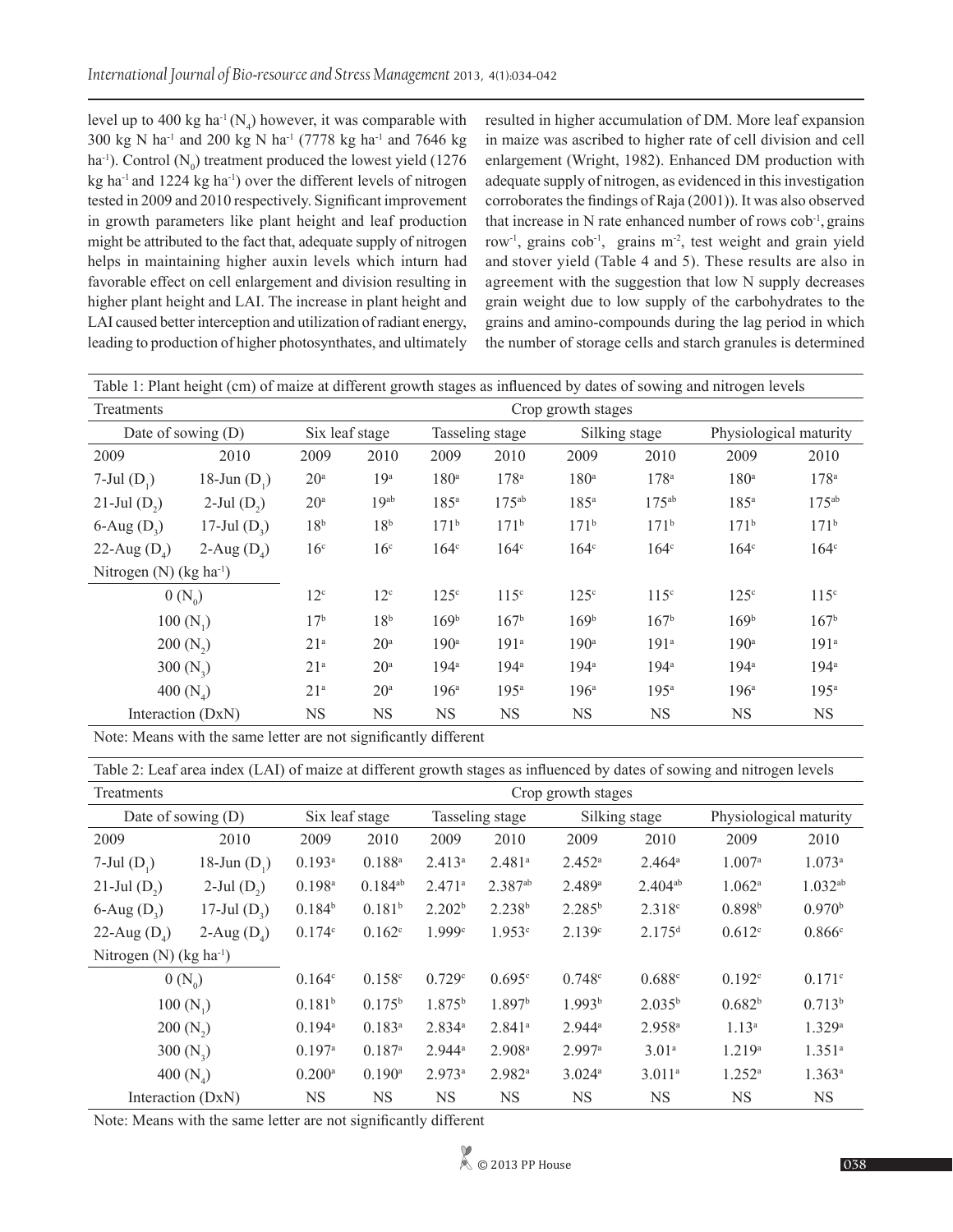| Table 3: Dry matter (g plant <sup>1</sup> ) production of maize at different growth stages as influenced by dates of sowing and nitrogen levels |                  |                  |                    |                   |                   |                   |                   |                    |                   |                        |                     |
|-------------------------------------------------------------------------------------------------------------------------------------------------|------------------|------------------|--------------------|-------------------|-------------------|-------------------|-------------------|--------------------|-------------------|------------------------|---------------------|
| Treatments                                                                                                                                      |                  |                  | Crop growth stages |                   |                   |                   |                   |                    |                   |                        |                     |
| Date of sowing $(D)$                                                                                                                            |                  | Emergence        |                    |                   | Six leaf stage    |                   | Tasseling stage   |                    | Silking stage     | Physiological maturity |                     |
| 2009                                                                                                                                            | 2010             | 2009             | 2010               | 2009              | 2010              | 2009              | 2010              | 2009               | 2010              | 2009                   | 2010                |
| $7$ -Jul $(D_1)$                                                                                                                                | 18-Jun $(D_1)$   | 0.4 <sup>a</sup> | $0.4^{\rm a}$      | 9.9 <sup>a</sup>  | 9.8 <sup>a</sup>  | 93.8 <sup>a</sup> | $83.3^{a}$        | $100.1^{\circ}$    | 89.9 <sup>a</sup> | 202.7                  | 203.2               |
| 21-Jul $(D_2)$                                                                                                                                  | $2$ -Jul $(D_2)$ | 0.4 <sup>a</sup> | 0.4 <sup>a</sup>   | 10.3 <sup>a</sup> | 9.2 <sup>ab</sup> | $98.6^{ab}$       | $78.5^{ab}$       | $103.7^{\circ}$    | $87.1^{ab}$       | $208.9_a$              | 196.9 <sub>ab</sub> |
| $6$ -Aug $(D_3)$                                                                                                                                | 17-Jul $(D_3)$   | 0.4 <sup>a</sup> | 0.4 <sup>a</sup>   | 8.9 <sup>b</sup>  | 8.8 <sup>b</sup>  | 76.7 <sup>b</sup> | 74.4 <sup>b</sup> | 83.9 <sup>b</sup>  | 82.9 <sup>b</sup> | 186 <sub>b</sub>       | 188.1 <sub>b</sub>  |
| 22-Aug $(D_4)$                                                                                                                                  | 2-Aug $(D_4)$    | 0.4 <sup>a</sup> | 0.4 <sup>a</sup>   | 7.9 <sup>c</sup>  | $7.4^\circ$       | 67c               | 64.8 <sup>c</sup> | $72.1^\circ$       | 70.4 <sup>c</sup> | $167.4_c$              | 166.9 <sub>c</sub>  |
| Nitrogen (N) $(kg ha^{-1})$                                                                                                                     |                  |                  |                    |                   |                   |                   |                   |                    |                   |                        |                     |
| $0 (N_0)$                                                                                                                                       |                  | 0.4 <sup>a</sup> | 0.4 <sup>a</sup>   | 7.5 <sup>c</sup>  | 6.6 <sup>c</sup>  | $31.6^\circ$      | 30.7 <sup>c</sup> | $33.1^{\circ}$     | $33.2^{\circ}$    | $71.3^{\circ}$         | $68.9^\circ$        |
| $100(N_1)$                                                                                                                                      |                  | 0.4 <sup>a</sup> | $0.4^{\rm a}$      | 8.8 <sup>b</sup>  | 8.1 <sup>b</sup>  | 77.0 <sup>b</sup> | 74.0 <sup>b</sup> | 84.2 <sup>b</sup>  | $78.5^{b}$        | $165.2^{b}$            | $163.1^{b}$         |
| $200(N_2)$                                                                                                                                      |                  | 0.4 <sup>a</sup> | $0.4^{\rm a}$      | 9.6 <sup>a</sup>  | 9.4 <sup>a</sup>  | 100 <sup>a</sup>  | 88.3ª             | $105.4^{\circ}$    | 97.6 <sup>a</sup> | $234.1^a$              | $232.2^{a}$         |
| 300 $(N_2)$                                                                                                                                     |                  | 0.4 <sup>a</sup> | 0.4 <sup>a</sup>   | 10.0 <sup>a</sup> | 9.8 <sup>a</sup>  | $103.6^a$         | 90.8 <sup>a</sup> | 111.7 <sup>a</sup> | $100.3^a$         | $239.5^a$              | 237.0a              |
| 400 $(N_4)$                                                                                                                                     |                  | 0.4 <sup>a</sup> | 0.4                | $10.3^{a}$        | 10 <sup>a</sup>   | 108 <sup>a</sup>  | $92.4^{\circ}$    | $115.2^a$          | $103.2^a$         | $246.2^{\circ}$        | $242.8^{\circ}$     |
| Interaction (DxN)                                                                                                                               |                  | <b>NS</b>        | <b>NS</b>          | <b>NS</b>         | <b>NS</b>         | <b>NS</b>         | NS                | <b>NS</b>          | <b>NS</b>         | <b>NS</b>              | <b>NS</b>           |

Note: Means with the same letter are not significantly different

| Table 4: Yield attributes of maize as influenced by dates of sowing and nitrogen levels |  |  |  |
|-----------------------------------------------------------------------------------------|--|--|--|
|                                                                                         |  |  |  |

| Treatments                  |                  | Yield attributing characters |                   |                   |                   |                     |                  |                   |                   |                    |                    |
|-----------------------------|------------------|------------------------------|-------------------|-------------------|-------------------|---------------------|------------------|-------------------|-------------------|--------------------|--------------------|
| Date of sowing $(D)$        |                  |                              | Number of rows    |                   | Number of         |                     | Number of        |                   | Number of grains  |                    | Test weight $(g)$  |
|                             |                  | $cob-1$                      |                   |                   | grains $row^{-1}$ | grains $\cosh^{-1}$ |                  |                   | $m^{-2}$          |                    |                    |
| 2009                        | 2010             | 2009                         | 2010              | 2009              | 2010              | 2009                | 2010             | 2009              | 2010              | 2009               | 2010               |
| $7$ -Jul $(D_1)$            | 18-Jun $(D_1)$   | $15.3^{a}$                   | $15.6^{\circ}$    | $23.8^{a}$        | $24.5^{\circ}$    | 376a                | 390 <sup>a</sup> | 2367 <sup>a</sup> | 2484 <sup>a</sup> | $296.6^a$          | $294.8^a$          |
| 21-Jul $(D_2)$              | $2$ -Jul $(D_2)$ | $15.5^{\circ}$               | $15.4^{ab}$       | $24.3^{\circ}$    | $23.1^{ab}$       | 387a                | $364^{ab}$       | $2453^a$          | $2310^{ab}$       | $298.5^a$          | $290.6^{ab}$       |
| $6$ -Aug $(D_3)$            | 17-Jul $(D_2)$   | 14.9 <sup>b</sup>            | 15.2 <sup>b</sup> | $22.5^{b}$        | 21.7 <sup>b</sup> | 348 <sup>b</sup>    | 338 <sup>b</sup> | 2200 <sup>b</sup> | 2156 <sup>b</sup> | 293.2 <sup>b</sup> | 293.2 <sup>b</sup> |
| 22-Aug $(D_4)$              | 2-Aug $(D_4)$    | 14.5 <sup>c</sup>            | 14.7 <sup>c</sup> | $21.2^{\circ}$    | 20.0 <sup>c</sup> | 317c                | 301 <sup>c</sup> | $2010^{\circ}$    | 1920°             | $295.9_+$          | 296.1c             |
| Nitrogen (N) $(kg ha^{-1})$ |                  |                              |                   |                   |                   |                     |                  |                   |                   |                    |                    |
| $0 (N_0)$                   |                  | 11.8 <sup>c</sup>            | 13.3 <sup>c</sup> | $9.6^\circ$       | $8.4^\circ$       | 113 <sup>c</sup>    | 112 <sup>c</sup> | 712 <sup>c</sup>  | 709 <sup>c</sup>  | $244.6^{\circ}$    | 234 <sup>c</sup>   |
| $100(N_1)$                  |                  | 15.1 <sup>b</sup>            | 14.9 <sup>b</sup> | $22.2^{b}$        | 21.9 <sup>b</sup> | 337 <sup>b</sup>    | 327 <sup>b</sup> | 2130 <sup>b</sup> | $2085^{\rm b}$    | $292.4^{b}$        | 298.1 <sup>b</sup> |
| $200(N_2)$                  |                  | 15.9 <sup>a</sup>            | 15.9 <sup>a</sup> | $27.3^{\circ}$    | $26.5^{\circ}$    | 434 <sup>a</sup>    | 422 <sup>a</sup> | $2745^{\circ}$    | $2682^{\rm a}$    | $312.5^{\circ}$    | 311.2 <sup>a</sup> |
| 300 $(N_2)$                 |                  | $16.1^{\circ}$               | 16 <sup>a</sup>   | 27.8 <sup>a</sup> | $27.2^{\circ}$    | 446 <sup>a</sup>    | 435 <sup>a</sup> | $2827^a$          | $2770^{\circ}$    | $314.4^a$          | $312.4^a$          |
| 400 $(N_4)$                 |                  | $16.2^{a}$                   | 16 <sup>a</sup>   | $28.3^{a}$        | $27.8^{a}$        | 453 <sup>a</sup>    | 446 <sup>a</sup> | 2874 <sup>a</sup> | $2841^a$          | $316.4^a$          | 312.8 <sup>a</sup> |
| Interaction $(D X N)$       |                  | <b>NS</b>                    | <b>NS</b>         | <b>NS</b>         | <b>NS</b>         | <b>NS</b>           | <b>NS</b>        | <b>NS</b>         | <b>NS</b>         | Sig                | Sig                |
| SEm <sup>±</sup>            |                  | 0.3                          | 0.3               | $\mathbf{1}$      | 1.34              | 21                  | 26               | 134               | 164               | 2.1                | 2.3                |
| $CD (p=0.05)$               |                  | <b>NS</b>                    | <b>NS</b>         | <b>NS</b>         | <b>NS</b>         | NS                  | <b>NS</b>        | <b>NS</b>         | <b>NS</b>         | 4.2                | 4.6                |

Note: Means with the same letter are not significantly different

in the endosperm of maize kernels (Jones et al*.,* 1996). Higher the efficiency of converting DM into economic yield, higher would be the value of harvest index (HI). Akmal et al. (2010) observed the highest HI (48%) with 150 kg N ha-1 and lowest (41.8%) for 90 kg N ha-1.

## *3.2. Interaction effect of dates of sowing and nitrogen management*

Dates of sowing did not show any significant influence on

nitrogen management except on test weight. Crop sown on 2nd July recorded significantly lowest test weight at all levels of nitrogen, however 21<sup>st</sup> July (D<sub>2</sub>), 7<sup>th</sup> July (D<sub>1</sub>) and 22<sup>nd</sup> August sown crop produced comparable test weight at 300 and 400kg N ha<sup>-1</sup> application in 2009 and was significantly superior to  $6<sup>th</sup>$ August  $(D_3)$  sown crop. The early sown crop associated with higher DM contributed more carbohydrates during grain filling stage thus resulted in higher test weight of grains (Table 4) which is in consistent with findings of Cirilo and Andrade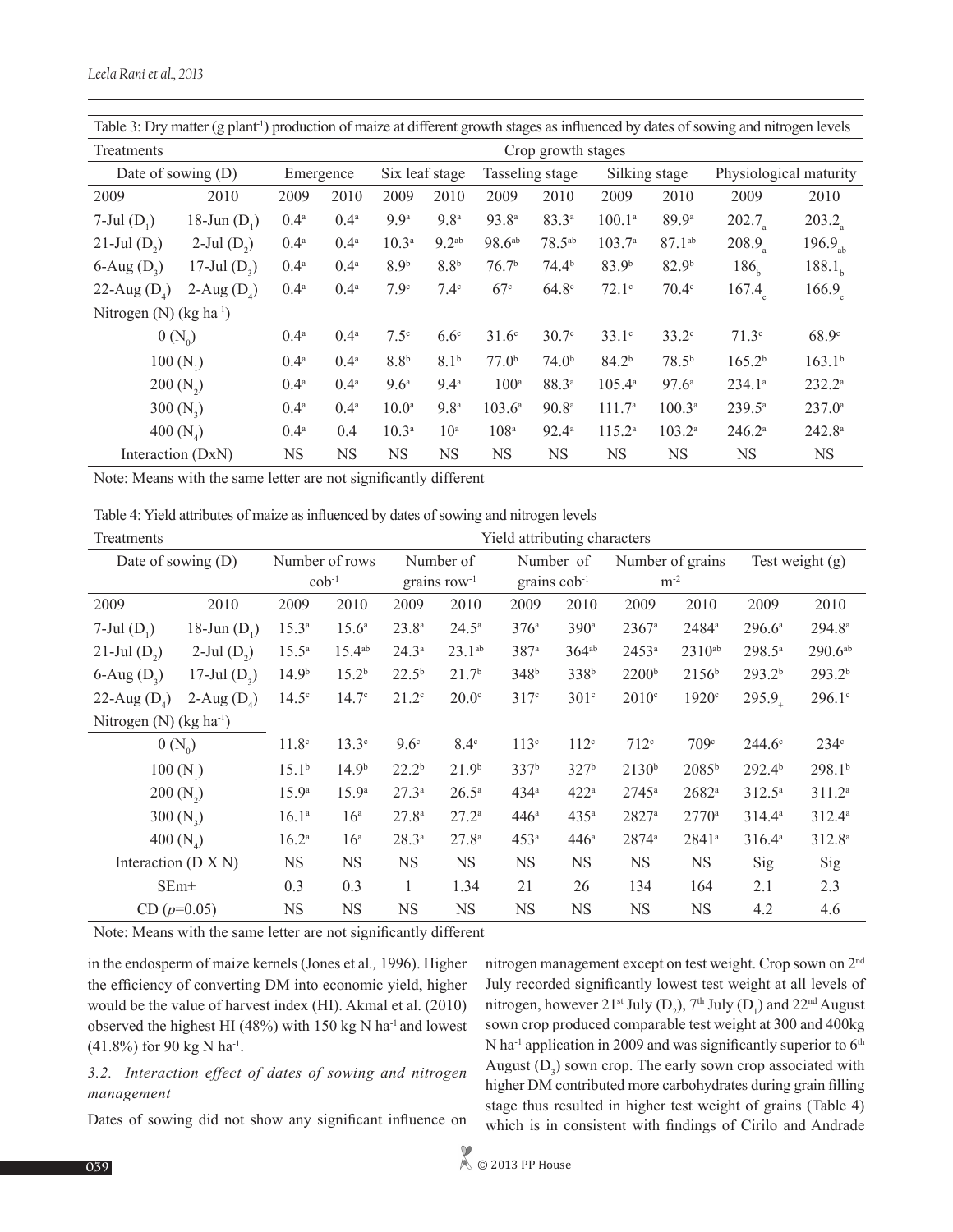*International Journal of Bio-resource and Stress Management* 2013, 4(1):034-042

| Table 5: Grain yield, stover yield and harvest index of maize as influenced by dates of sowing and nitrogen levels |                   |                     |                         |                   |                          |                       |                          |  |  |
|--------------------------------------------------------------------------------------------------------------------|-------------------|---------------------|-------------------------|-------------------|--------------------------|-----------------------|--------------------------|--|--|
| Date of sowing $(D)$                                                                                               |                   |                     | Grain yield $(kg ha-1)$ |                   | Stover yield $(kg ha-1)$ | Harvest Index $(\% )$ |                          |  |  |
| 2009                                                                                                               | 2010              | 2009                | 2010                    | 2009              | 2010                     | 2009                  | 2010                     |  |  |
| $7$ -Jul $(D_1)$                                                                                                   | 18-Jun $(D_1)$    | 6588ª               | $6605^{\rm a}$          | $6376^{\circ}$    | 6537a                    | 47.7 <sup>a</sup>     | 47.2 <sup>a</sup>        |  |  |
| $21$ -Jul $(D_2)$                                                                                                  | $2$ -Jul $(D_2)$  | 6809a               | $6301^{ab}$             | $6590^{\rm a}$    | 6315 <sup>ab</sup>       | 47.9 <sup>a</sup>     | $47.2^{ab}$              |  |  |
| $6$ -Aug $(D_3)$                                                                                                   | 17-Jul $(D_3)$    | 5968 <sup>b</sup>   | 5953 <sup>b</sup>       | 5894 <sup>b</sup> | 6077 <sup>b</sup>        | 47.2 <sup>b</sup>     | 46.2 <sup>b</sup>        |  |  |
| 22-Aug $(D_4)$                                                                                                     | 2-Aug $(D_4)$     | $5272$ <sup>c</sup> | 5117c                   | $5413$ °          | 5508 <sup>c</sup>        | 46.8 <sup>c</sup>     | $45.1^\circ$             |  |  |
| Nitrogen (N) $(kg ha^{-1})$                                                                                        |                   |                     |                         |                   |                          |                       |                          |  |  |
| $0 (N_0)$                                                                                                          |                   | $1276^{\circ}$      | 1224 <sup>c</sup>       | 2968c             | 2956 <sup>c</sup>        | $30.3^\circ$          | $28.6^\circ$             |  |  |
|                                                                                                                    | $100(N_1)$        | 5383 <sup>b</sup>   | 5274 <sup>b</sup>       | $5160^{\rm b}$    | 5334 <sup>b</sup>        | 50.8 <sup>b</sup>     | 49.5 <sup>b</sup>        |  |  |
| $200(N_2)$                                                                                                         |                   | $7778^a$            | $7646^{\circ}$          | $7220^{\circ}$    | $7272^a$                 | 51.8 <sup>a</sup>     | 51.3 <sup>a</sup>        |  |  |
| 300 $(N_2)$                                                                                                        |                   | 8110 <sup>a</sup>   | $7873^a$                | $7422^a$          | 7467a                    | $52.1^{\circ}$        | 51.3 <sup>a</sup>        |  |  |
| 400 $(N_4)$                                                                                                        |                   | $8249^{\circ}$      | $7951^{\circ}$          | $7571^{\circ}$    | $7517^{\circ}$           | $52.0^{\circ}$        | $51.4^{\circ}$           |  |  |
|                                                                                                                    | Interaction (DxN) | NS                  | <b>NS</b>               | <b>NS</b>         | <b>NS</b>                |                       | $\overline{\phantom{a}}$ |  |  |

Note: Means with the same letter are not significantly different

(1996) and Law-Ogbomo and Remison (2009).

The highest test weight (316.4 g and 312.8 g) of maize was recorded with  $N_4$  (400 kg ha<sup>-1</sup>), which was however, comparable with  $N_3$  (300 kg ha<sup>-1</sup>) and  $N_2$  (200 kg ha<sup>-1</sup>) and significantly higher than  $N_1$  (100 kg ha<sup>-1</sup>) and control ( $N_0$ ). The lowest test weight (244.6 g and 234.0 g) of maize was recorded with control  $(N_0)$ , during 2009 and 2010 respectively.

In 2010,  $18<sup>th</sup>$  June sown crop produced significantly higher test weight (314.3 g) with application of 400, 300 and 200 kg N ha<sup>-1</sup>, which was comparable with  $2<sup>nd</sup>$  July,  $17<sup>th</sup>$  July and  $2<sup>nd</sup>$ August sown crop (Table 6 and 7).

## **4. Economics**

Gross returns, net returns and benefit cost ratio decreased consistently with subsequent delay in sowing in both the years of study as that of grain yield (Table 8). In 2009, highest net returns ( $\bar{\tau}$  30429 ha<sup>-1</sup>) and benefit cost ratio (2.08) was recorded with  $21^{st}$  July (D<sub>2</sub>) sown crop, which was however, comparable with  $7<sup>th</sup>$  July (D<sub>1</sub>) sown crop and significantly superior to 6th August  $(D_3)$  and 22<sup>nd</sup> August  $(D_4)$  sown crop, which recorded the lowest net returns ( $\bar{\tau}$  17552 ha<sup>-1</sup>) and benefit cost ratio (1.61) over other dates tested.

During 2010 also, maize sown on  $18<sup>th</sup>$  June  $(D_1)$  produced significantly high net returns ( $\bar{\tau}$  28770 ha<sup>-1</sup>) and benefit cost ratio (2.01), which was however, on par with  $2<sup>nd</sup>$  July (D<sub>2</sub>) sown crop, and in turn comparable with  $17<sup>th</sup>$  July (D<sub>3</sub>) sown crop and was significantly superior to  $2<sup>nd</sup>$  August (D<sub>4</sub>) sown crop, which produced the lowest net returns ( $\bar{\tau}$  16353 ha<sup>-1</sup>) and benefit cost ratio (1.57) during the period of study.

During both the years of study, increase in nitrogen from 0 to 400 kg ha-1 increased the net returns and benefit cost ratio. In

Table 6: Test weight (g) of maize as influenced by interaction effect of dates of sowing and nitrogen levels during 2009

| Nitrogen                     | Dates of sowing      |                        |                      |                        |       |  |  |  |  |
|------------------------------|----------------------|------------------------|----------------------|------------------------|-------|--|--|--|--|
| $(N)$ (kg ha <sup>-1</sup> ) | 7-Jul                | $21-Jul$               | 6-Aug                | $22$ -Aug              | Mean  |  |  |  |  |
| 0                            | $243.4$ <sup>f</sup> | $252.6^{\circ}$        | $240.5$ <sup>f</sup> | 241.7 <sup>f</sup>     | 244.6 |  |  |  |  |
| 100                          | 292.2 <sup>d</sup>   | 290.4 <sup>d</sup>     | 290.7 <sup>d</sup>   | 296.3 <sup>d</sup>     | 292.4 |  |  |  |  |
| 200                          | 314.2abc             | $314.5$ <sup>abc</sup> | $310.1^{\circ}$      | 311 $1^{\circ}$        | 312.5 |  |  |  |  |
| 300                          | 315.7abc             | $316.1$ <sup>abc</sup> | $3122^{bc}$          | $313.6$ <sup>abc</sup> | 314.4 |  |  |  |  |
| 400                          | $317.7^{ab}$         | 318 9 <sup>a</sup>     | $312.5^{bc}$         | $316.6$ <sup>abc</sup> | 316.4 |  |  |  |  |
| Mean                         | 296.6                | 298.5                  | 293.2                | 295.9                  | 296.1 |  |  |  |  |

Table 7: Test weight (g) of maize as influenced by interaction effect of dates of sowing and nitrogen levels during 2010

| Nitrogen                     | Dates of sowing    |                    |                    |                    |       |  |  |  |  |  |
|------------------------------|--------------------|--------------------|--------------------|--------------------|-------|--|--|--|--|--|
| $(N)$ (kg ha <sup>-1</sup> ) | $18 - Jun$         | $2$ -Jul           | $17$ -Jul          | $2-Aug$            | Mean  |  |  |  |  |  |
| 0                            | $233.3^{d}$        | $224.3^e$          | 238.0 <sup>d</sup> | 240.3 <sup>d</sup> | 234.0 |  |  |  |  |  |
| 100                          | 299 3bc            | 298.2°             | $296.0^{\circ}$    | 298.7bc            | 298.1 |  |  |  |  |  |
| 200                          | $313.3^{a}$        | 308.3ab            | 309 $6^a$          | 313.7 <sup>a</sup> | 311.2 |  |  |  |  |  |
| 300                          | 313.9 <sup>a</sup> | 310.7 <sup>a</sup> | 311.0 <sup>a</sup> | 313.9 <sup>a</sup> | 312.4 |  |  |  |  |  |
| 400                          | $314.3^{a}$        | 311.3 <sup>a</sup> | 311.7 <sup>a</sup> | 314.0 <sup>a</sup> | 312.8 |  |  |  |  |  |
| Mean                         | 294.8              | 290.6              | 293.2              | 296.1              | 293.7 |  |  |  |  |  |

Note: Means with the same letter are not significantly different

2009, highest gross returns ( $\bar{\tau}$  69778 ha<sup>-1</sup>) and net returns ( $\bar{\tau}$ 40183 ha<sup>-1</sup>) were recorded with  $N_4$  (400 kg N ha<sup>-1</sup>) which was however, comparable with  $N_3$  (300 kg N ha<sup>-1</sup>) and  $N_2$  (200 kg N ha<sup>-1</sup>) but significantly superior to  $N_1$  (100 kg N ha<sup>-1</sup>) and control, which registered the lowest gross returns ( $\bar{\tau}$  11691 ha<sup>-1</sup>), net returns ( $\bar{\tau}$  13384 ha<sup>-1</sup>) and benefit-cost ratio (0.47). Application of 200 kg N ha-1resulted in higher benefit cost ratio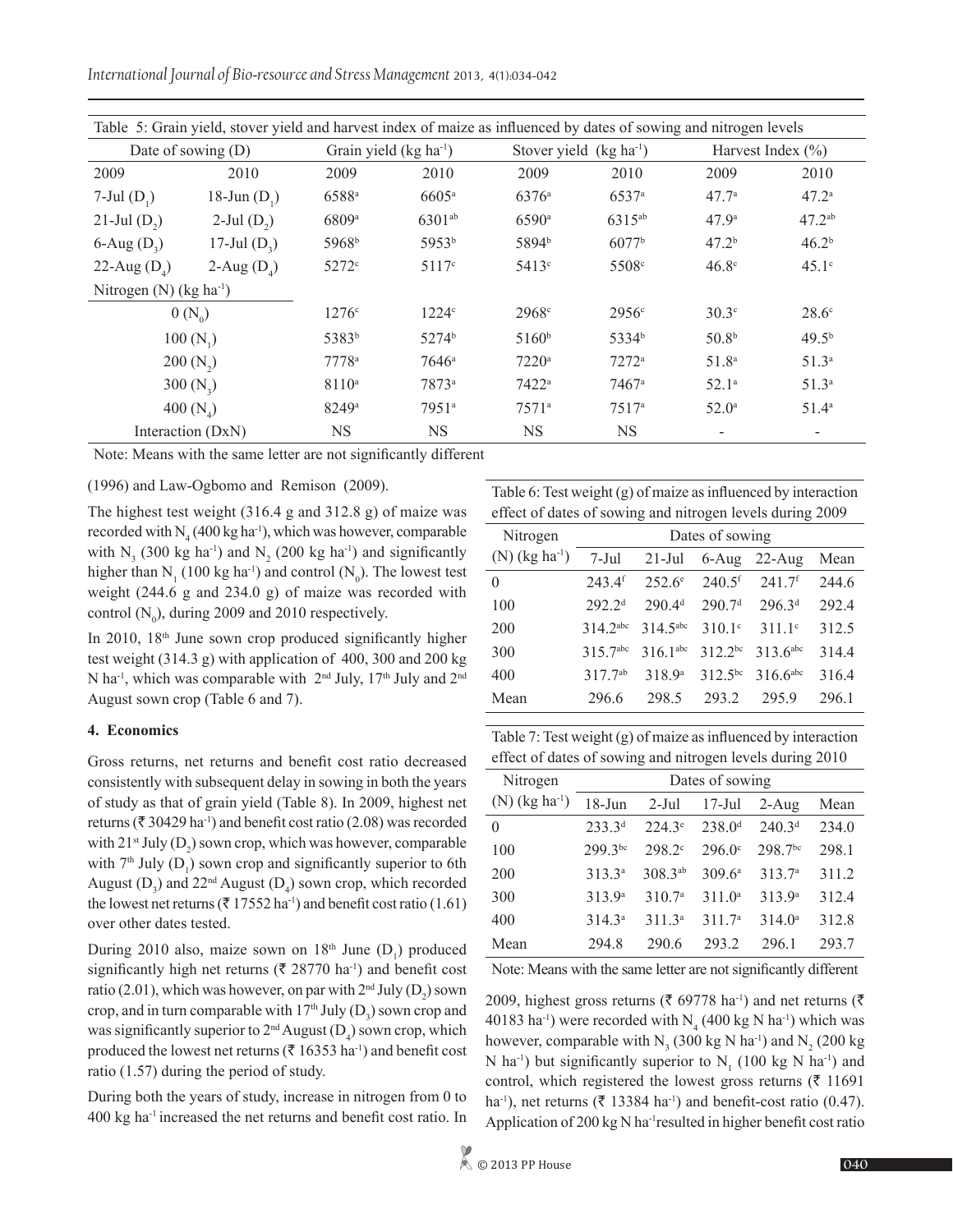| Table 8: Gross returns, net returns and B:C ratio of maize as influenced by dates of sowing and nitrogen levels |                  |                    |                                                 |                    |                                   |                   |                    |  |  |
|-----------------------------------------------------------------------------------------------------------------|------------------|--------------------|-------------------------------------------------|--------------------|-----------------------------------|-------------------|--------------------|--|--|
| Date of sowing $(D)$                                                                                            |                  |                    | Gross returns ( $\bar{\tau}$ ha <sup>-1</sup> ) |                    | Net returns (₹ ha <sup>-1</sup> ) | B:C               |                    |  |  |
| 2009                                                                                                            | 2010             | 55888ª             | 56105 <sup>a</sup>                              | 28553ª             | 28770 <sup>a</sup>                | 2.01 <sup>a</sup> | 2.01 <sup>a</sup>  |  |  |
| 7-Jul $(D_1)$                                                                                                   | 18-Jun $(D_1)$   | 57764 <sup>a</sup> | 53564 <sup>ab</sup>                             | 30429 <sup>a</sup> | 26229ab                           | 2.08 <sup>a</sup> | 1.92 <sup>ab</sup> |  |  |
| 21-Jul $(D_2)$                                                                                                  | $2$ -Jul $(D_2)$ | 50690 <sup>b</sup> | 50661 <sup>b</sup>                              | $23355^{b}$        | $23326$ c                         | 1.81 <sup>b</sup> | $1.82^{b}$         |  |  |
| 6-Aug $(D_3)$                                                                                                   | 17-Jul $(D_2)$   | 44887 <sup>c</sup> | 43688c                                          | 17552c             | $16353^{d}$                       | $1.61^{\circ}$    | 1.57 <sup>c</sup>  |  |  |
| 22-Aug $(D_4)$                                                                                                  | 2-Aug $(D_4)$    | $5272^{\circ}$     | 5117c                                           | $5413^\circ$       | 5508 <sup>c</sup>                 | $46.8^\circ$      | $45.1^\circ$       |  |  |
| Nitrogen (N) $(kg ha^{-1})$                                                                                     |                  |                    |                                                 |                    |                                   |                   |                    |  |  |
| $0 (N_0)$                                                                                                       |                  | 11691c             | $11273^{\circ}$                                 | $-13384$ °         | $-13802$ <sup>c</sup>             | 0.47 <sup>c</sup> | $0.45^{\circ}$     |  |  |
| $100(N_1)$                                                                                                      |                  | $45640^{\circ}$    | 44857 <sup>a</sup>                              | 19435 <sup>b</sup> | 18652 <sup>b</sup>                | 1.74 <sup>b</sup> | 1.71 <sup>b</sup>  |  |  |
| $200(N_2)$                                                                                                      |                  | 65837 <sup>a</sup> | 64804 <sup>a</sup>                              | 38502 <sup>a</sup> | 37469a                            | 2.41 <sup>a</sup> | 2.37 <sup>a</sup>  |  |  |
| 300 $(N_2)$                                                                                                     |                  | 68592ª             | $66721^{\rm a}$                                 | $40127^{\rm a}$    | 38256 <sup>a</sup>                | 2.41 <sup>a</sup> | $2.34^{\circ}$     |  |  |
| 400 $(N_4)$                                                                                                     |                  | 69778 <sup>a</sup> | 67368 <sup>a</sup>                              | $40183^a$          | 37773a                            | 2.36 <sup>a</sup> | 2.28 <sup>a</sup>  |  |  |
| Interaction $(D X N)$                                                                                           |                  | <b>NS</b>          | <b>NS</b>                                       | <b>NS</b>          | <b>NS</b>                         |                   |                    |  |  |

Note: Means with the same letter are not significantly different

## (2.41 and 2.37) during 2009 as well as 2010.

Higher level of dry matter accumulation and efficient translocation to the reproductive parts owing to adequate supply of nitrogen might be responsible for the production of higher yield which resulted in higher net returns and benefit cost ratio. Similar results were also reported by Ramu and Reddy (2007), Jadhav and Shelke (2009) and (Neduncheziyan, (2010) with higher levels of nitrogen application.

### **5. Conclusion**

Based on the experimental results, it is concluded that, higher grain yield of maize can be obtained by sowing the crop from 18<sup>th</sup> June to 21<sup>st</sup> July with application of 200 kg N ha<sup>-1</sup> under irrigated conditions with higher net returns and benefit cost ratio, and further delay in sowing beyond  $21^{st}$  July and  $17^{th}$ July reduced the grain yield by 23% and 14% respectively, in 2009 and 2010.

#### **6. References**

- Akmal, M., Hameed-Ur-Rehman, Farhatullah, M. Asim, Akbar, H., 2010. Response of maize varieties to nitrogen application for leaf area profile, crop growth, yield and yield components. Pakistan Journal of Botany 42(3), 1941-1947.
- Barbieri, P.A., Sainz Rozas, H.R., Andrade, F.H., Echeverrla, H.E., 2000. Row spacing effects at different levels of nitrogen availability in maize. Agronomy Journal 92, 283-288.
- Cirilo, A.G., Andrade, F.H., 1996. Sowing date and kernel weight in maize. Crop Science 36, 325-330.
- Derby, N.E., Casey, F.X.M., Knighton, R.E., Steel, D.D., 2004. Mid season nitrogen fertility management for corn based on weather and yield prediction. Agronomy Journal 96, 494-501.
- IRRI, CIMMYT., 2006. Rice-maize systems for improving the quality of life of Asia's poor, 1.
- Jadhav, V.T., Shelke, D.K., 2009. Influence of land configurations and fertilizer levels on production potential of maize hybrids in vertisols under rainfed conditions. Journal of Maharashtra Agricultural University 3(1), 001-003.
- Jaliya, Falaki, M.M., Mahmud, A.M., Sani, M.Y.A., 2008. Effect of sowing date and NPK fertilizer rate on yield and yield components of quality protein maize (*Zea mays* L.). Journal of Agricultural and Biological Science 3(2), 23-29.
- Jones, R.J., Schreiber, B.M.N., Roessler, J.A., 1996. Kernel sink capacity in maize: Genotypic and maternal regulation. Crop Science 36, 301-306.
- Law-Ogbomo, K.E., Remison, S.U., 2009. Growth and Yield of Maize as Influenced by Sowing Date and Poultry Manure Application. Notulae Botanicae Horti Agrobotanici Cluj-Napoca 37(1), 199-203.
- Madhavi, K., 2007. Nutrient management for maize-groundnut cropping system under normal and late sown conditions. Ph.D Thesis. Acharya N.G. Ranga Agricultural University, Hyderabad, India.
- Mendhe, S.N., Gawande, S.H., Kukde, R.J., Nimbulkar, M.V., 1992. Studies on combinations of cereals and legumes forage crops. Journal of Soils and Crops 1, 53-55.
- Moentono, M.D., 1989. Effect of delayed planting of Wet season maize crops on grain yield. Indonesian Journal of Crop Science 4(2), 53-62.
- Neduncheziyan, M., 2010. Performance of greater yam (*Diosorea alata*) and maize (*Zea mays*) intercropping as influenced by mulching and levels of NPK fertilization. Indian. Journal of Agronomy 55(1), 28-34.
- Raja, R., 2001. Effect of time of sowing and nutrient levels